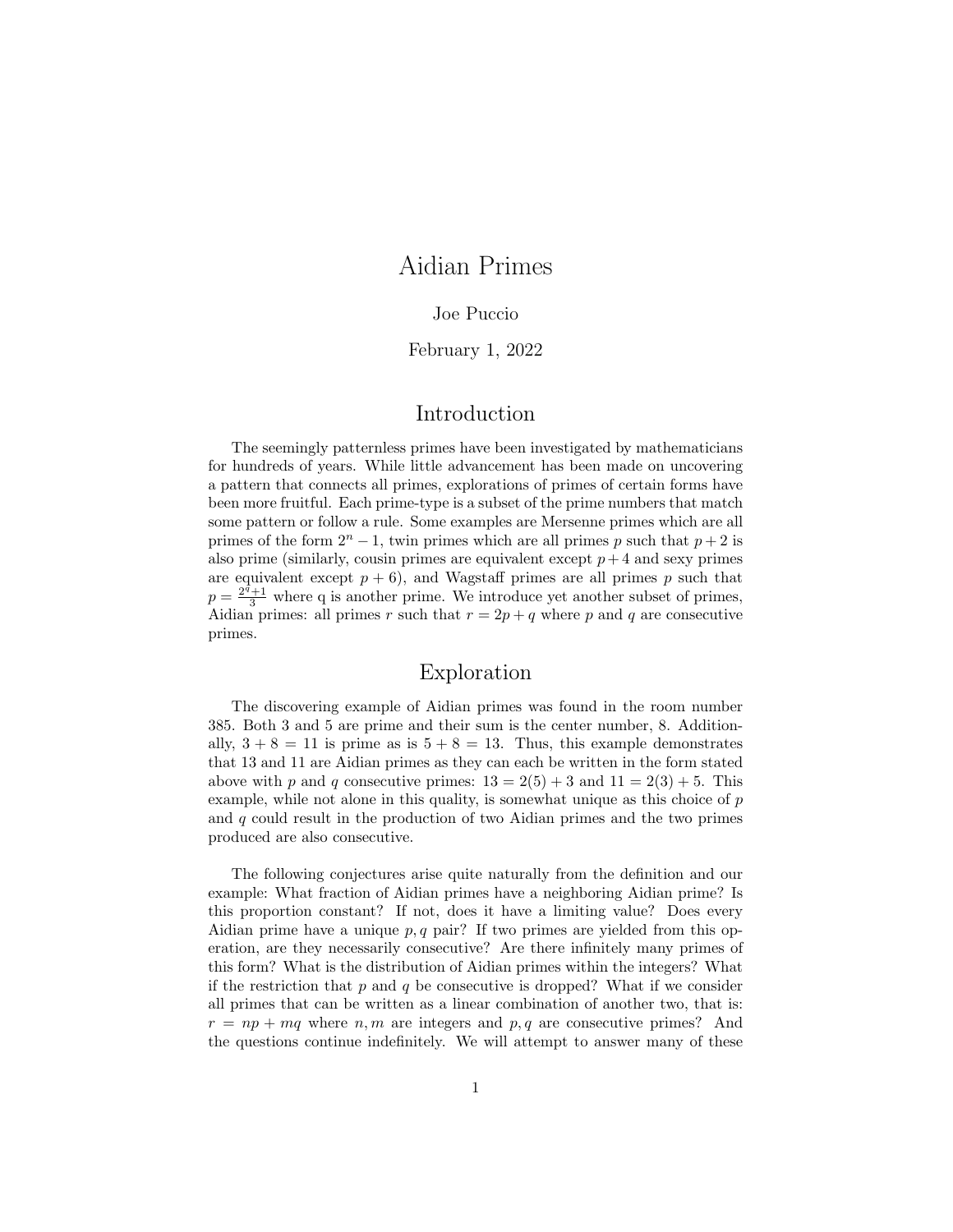questions and leave the rest to the investigation of the reader.

We will begin by answering the following: If two primes are yielded from this operation, are they necessarily consecutive? Fortunately, this only requires a counter example which can be provided easily with the use of a computer. One such counter example, which is believed to be the first, is  $353 = 2(113) + 127$  and  $367 = 2(127) + 113$ . Between the primes 353 and 367 lies the prime 359. A followup question may be: can there be only at most 1 prime separating the resulting primes? A quick investigation also says no as 1481 and 1489 are Aidian primes resulting from  $p, q = 491, 499$  and the primes 1483 and 1487 both lie between them.

We proceed by attempting to answer the next question which may also be easily satisfied by a counter example: does every Aidian prime have a unique *p, q* pair? Using a computer we found that out of the 5561 Aidian primes generated by *p, q* pairs taken from the first 25000 primes, all had a unique *p, q* pair. While this is not proof and does not by any means conclude investigation, it does suggest that each Aidian prime has a unique *p, q* pair. It may also be observed that the set of numbers resulting from inputs of consecutive primes  $p, q$  into  $2p + q$  is necessarily going to be monotonically increasing, which allows us to conclude that each  $r = 2p + q$  will be possible only from a distinct choice of p, q.

Next, we answer the slightly more difficult question: what fraction of Aidian primes have a neighboring Aidian prime? For each Aidian prime, we mark whether one of its neighboring primes is Aidian, or if neither are Aidian. After the first 1000 primes, the ratio is  $\frac{16}{64} = 0.25$ . After 5000,  $\frac{35}{265} = 0.13$ . 10000,  $\frac{50}{471} = 0.106$ . 30000,  $\frac{113}{1245} = 0.09$ . 60000,  $\frac{231}{2281} = 0.10$ . And after 75000 primes, the ratio is  $\frac{277}{2765} = 0.1001$ . Remarkably, it seems as though the ratio of Aidian primes with Aidian neighbors to isolated Aidian primes has a limiting value of  $\frac{1}{10}$ .

We then attempt to answer a larger question about distributions. How are the Aidian primes distributed amongst all the integers? Using a computer, we first generate a list of all Aidian primes up to a certain number (100000), then we cycle through all the Aidian primes, taking the inverse (in order to for a logarithmic fit) of the following ratio:

### Aidian Prime Size Count Of Aidian Primes So Far

for each Aidian prime. The ratio stated above gives us a sense of how many Aidian primes are less than a certain integer value. Plotting the data and